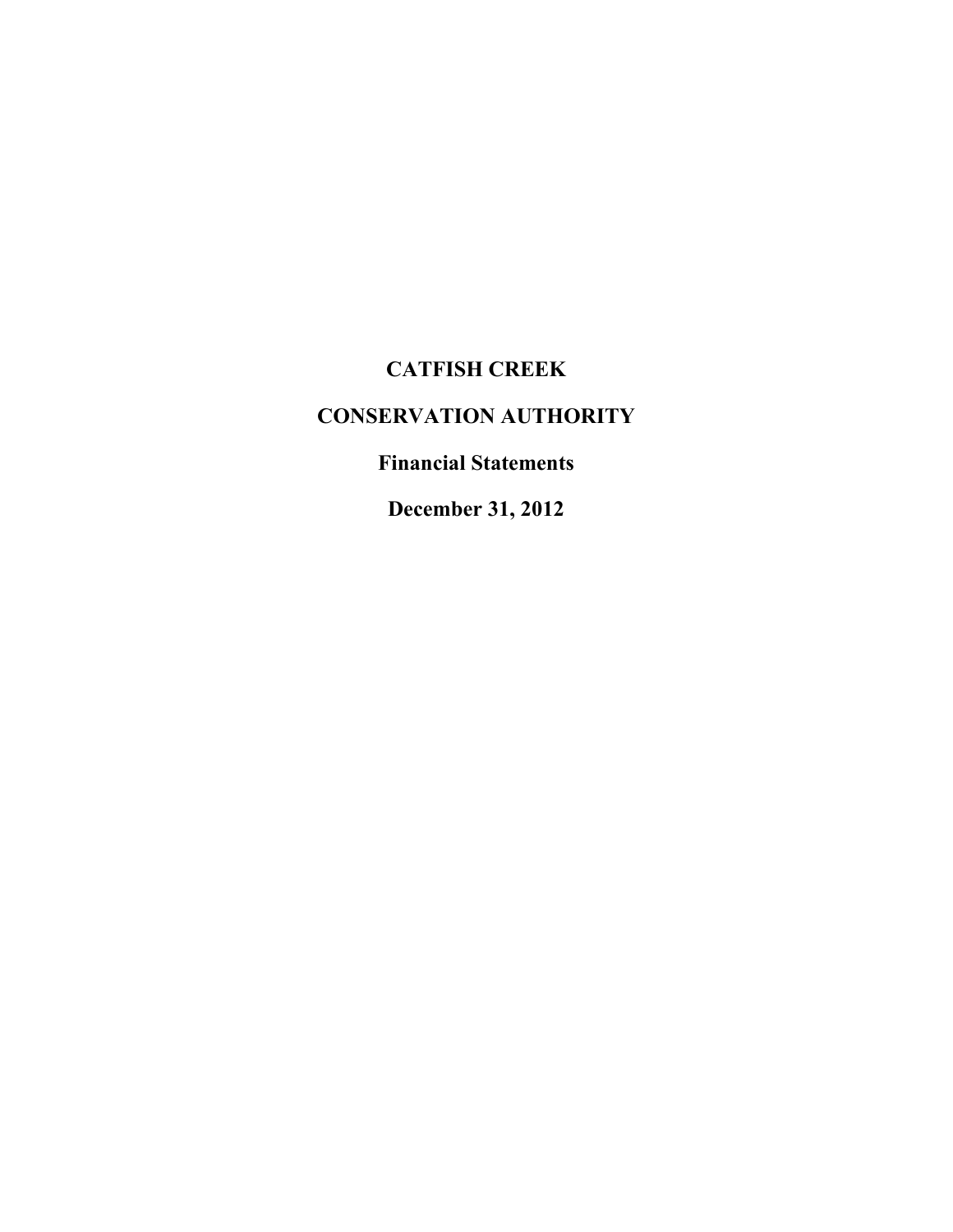# **Financial Statements**

# **Year Ended December 31, 2012**

| <b>Table of Contents</b>                     | <b>PAGE</b>    |
|----------------------------------------------|----------------|
| <b>Independent Auditors' Report</b>          | $1 - 2$        |
| <b>Statement of Financial Position</b>       | 3              |
| <b>Statement of Operations</b>               | $\overline{4}$ |
| <b>Statement of Accumulated Surplus</b>      | 5              |
| <b>Statement of Cash Flows</b>               | 6              |
| Statement of Change in Net Financial Assets  | 7              |
| Notes to the Financial Statements            | $8 - 13$       |
| Schedule of Internal Reserves                | 14             |
| Schedule of Program Expenditures             | 15             |
| Schedule of Other Expenditures               | 16             |
| Schedule of Administrative Expenditures      | 17             |
| Schedule of Tangible Capital Assets for 2012 | 18             |
| Schedule of Tangible Capital Assets for 2011 | 19             |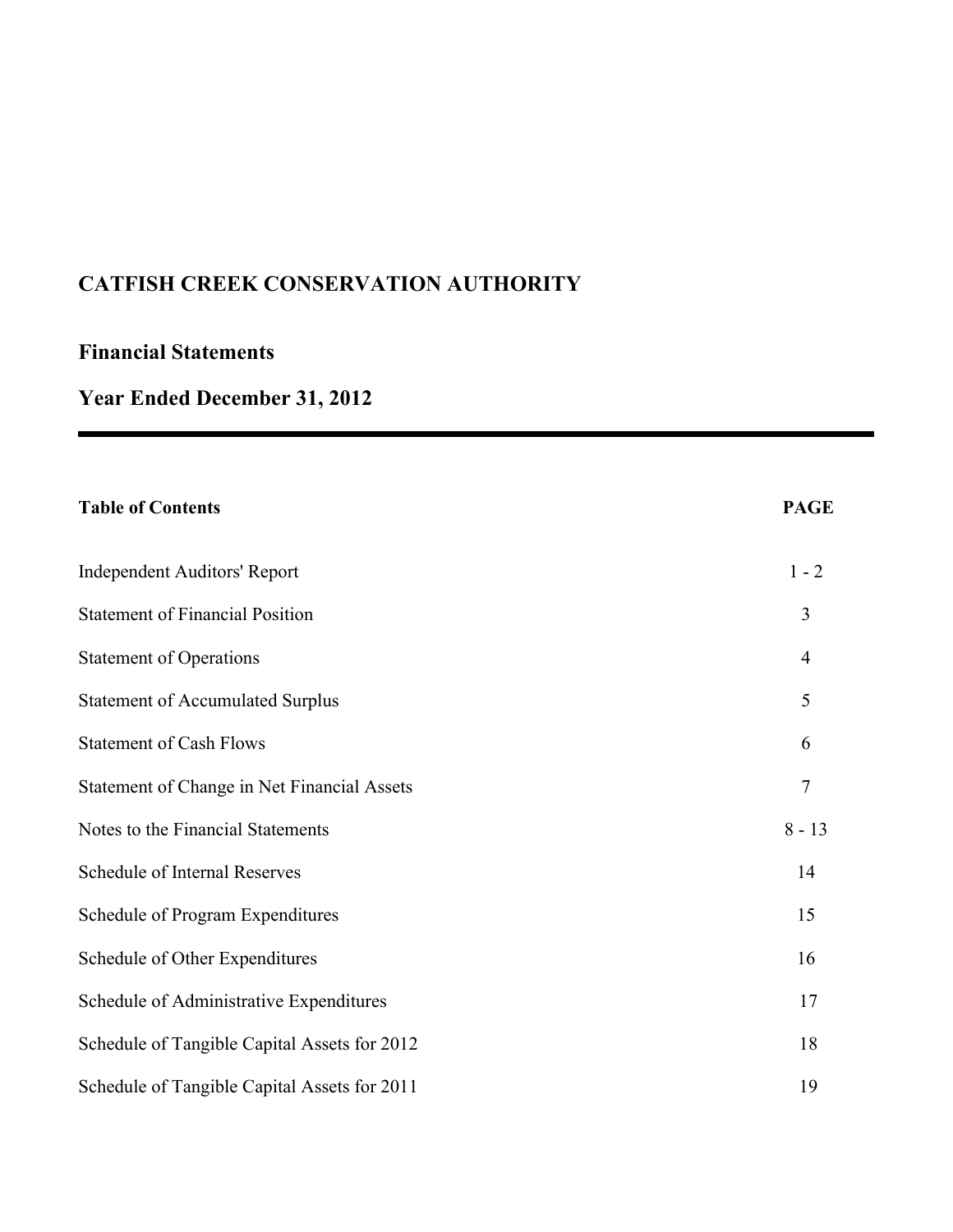

William A. Graham\* Iohn M. Scott\* Robert B. Foster\* lames G. Frederick\* Michael J. MacKinnon\*

Alan R. Enns\* Michael S. Stover\* William J. Luvks\* **Betty A. Gropp** Garth G. Howes\*

\*Practicing through a Professional Corporation

450 Sunset Drive, St. Thomas, ON N5R 5V1 Phone: (519) 633-0700 Fax: (519) 633-7009 25 John St. S., Suite 208, Aylmer, ON N5H 2C1 Phone: (519) 773-9265 Fax: (519) 773-9683

### **INDEPENDENT AUDITORS' REPORT**

To the Members of **Catfish Creek Conservation Authority**:

#### **Report on the Financial Statements**

We have audited the accompanying financial statements of **Catfish Creek Conservation Authority**, which comprise the statement of financial position as at December 31, 2012, and the statements of operations and accumulated surplus, changes in net financial assets, and cash flows for the year then ended, and a summary of significant accounting policies and other explanatory information.

#### **Management's Responsibility for the Financial Statements**

Management is responsible for the preparation and fair presentation of these financial statements in accordance with Canadian accounting standards for public sector entities and for such internal control as management determines is necessary to enable the preparation of financial statements that are free from material misstatement, whether due to fraud or error.

#### **Auditor's Responsibility**

Our responsibility is to express an opinion on these financial statements based on our audit. We conducted our audit in accordance with Canadian generally accepted auditing standards. Those standards require that we comply with ethical requirements and plan and perform the audit to obtain reasonable assurance whether the financial statements are free of material misstatement.

An audit involves performing procedures to obtain audit evidence about the amounts and disclosures in the financial statements. The procedures selected depend on the auditor's judgment, including the assessment of the risks of material misstatement of the financial statements, whether due to fraud or error. In making those risk assessments, the auditor considers internal control relevant to the entity's preparation and fair presentation of the financial statements in order to design audit procedures that are appropriate in the circumstances, but not for the purpose of expressing an opinion on the effectiveness of the entity's internal control. An audit also includes evaluating the appropriateness of accounting policies used and the reasonableness of accounting estimates made by management, as well as evaluating the overall presentation of the financial statements.

We believe that the audit evidence we have obtained is sufficient and appropriate to provide a basis for our qualified audit opinion.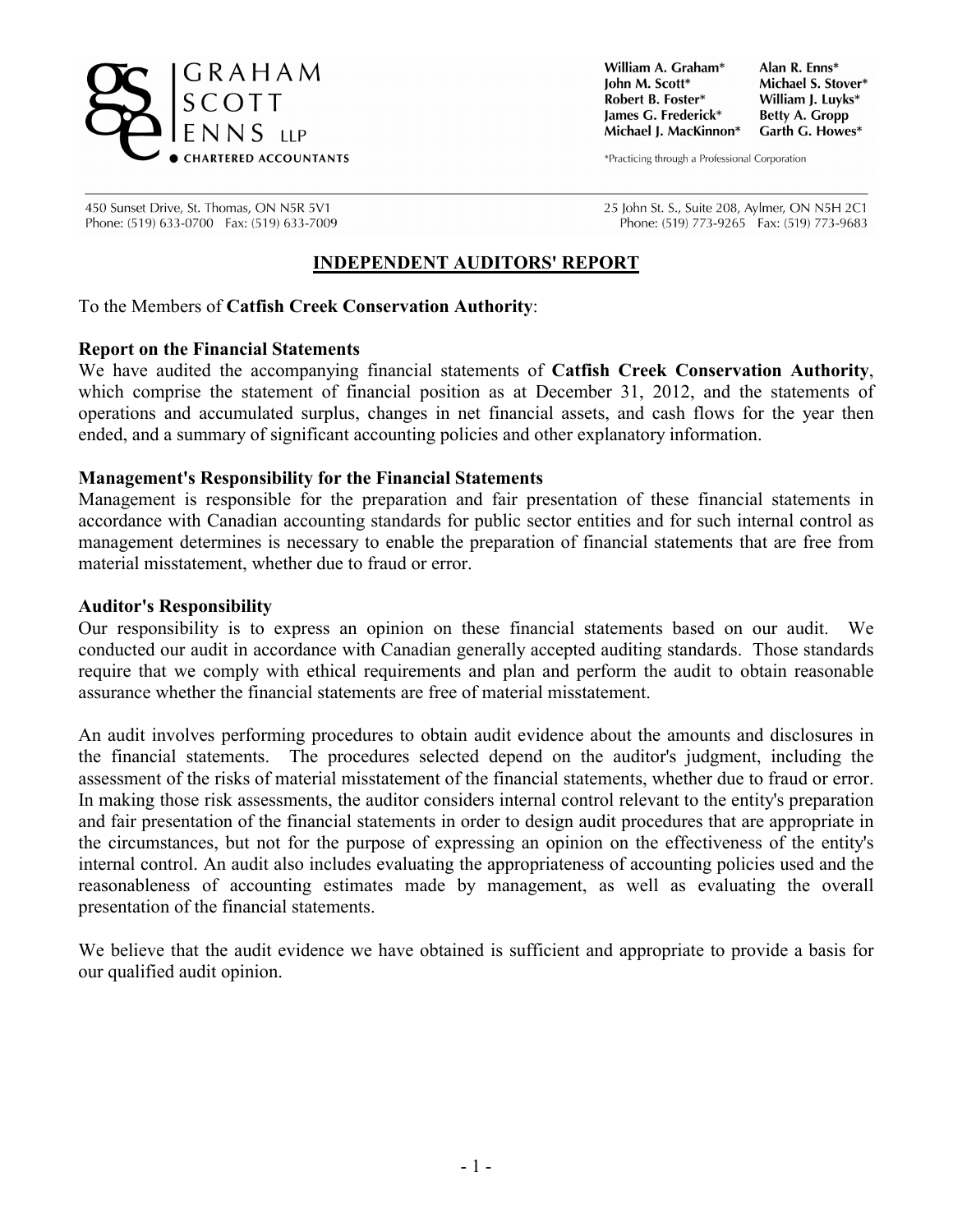

William A. Graham\* Iohn M. Scott\* Robert B. Foster\* James G. Frederick\* Michael J. MacKinnon\*

Alan R. Enns\* Michael S. Stover\* William J. Luvks\* **Betty A. Gropp** Garth G. Howes\*

\*Practicing through a Professional Corporation

450 Sunset Drive, St. Thomas, ON N5R 5V1 Phone: (519) 633-0700 Fax: (519) 633-7009 25 John St. S., Suite 208, Aylmer, ON N5H 2C1 Phone: (519) 773-9265 Fax: (519) 773-9683

### **INDEPENDENT AUDITORS' REPORT (CONTINUED)**

### **Basis for Qualified Opinion**

In common with many charitable organizations, the organization derives revenue from charitable donations the completeness of which is not susceptible of satisfactory audit verification. Accordingly, our verification of these revenues was limited to the amounts recorded in the records of the organization and we were not able to determine whether any adjustments might be necessary to contributions, the annual surplus or deficit, financial assets and accumulated surplus.

#### **Opinion**

In our opinion, except for the effects of the matter described in the Basis for Qualified Opinion paragraph, the financial statements present fairly, in all material respects, the statement of financial position of **Catfish Creek Conservation Authority** as at December 31, 2012, and the statements of operations and accumulated surplus, changes in net financial assets, and cash flows for the year then ended in accordance with Canadian accounting standards for public sector entities.

**Aylmer, Ontario** *Graham Scott Enns LLP*

**January 22, 2013 CHARTERED ACCOUNTANTS Licensed Public Accountants**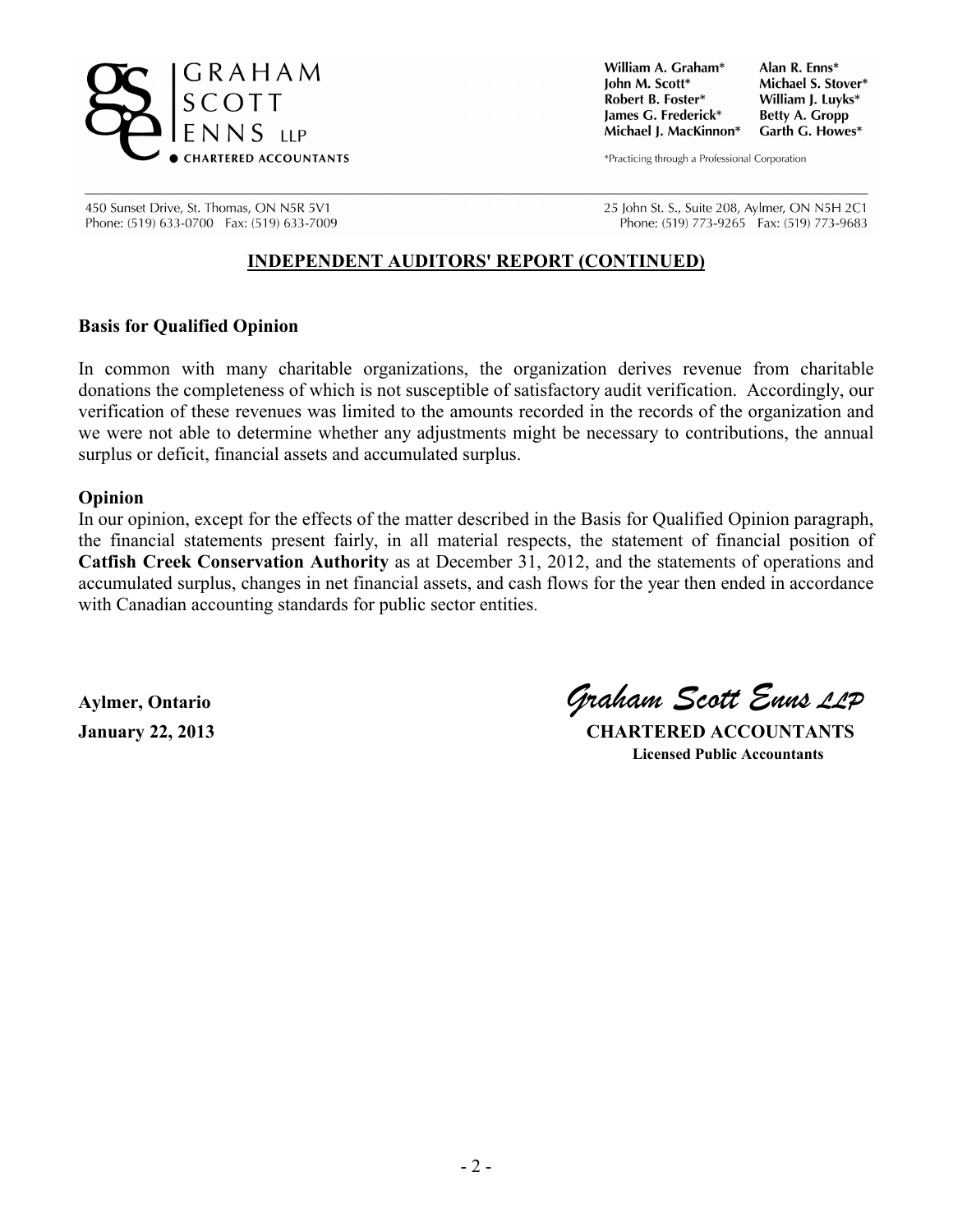# **Statement of Financial Position As At December 31, 2012**

|                                           | 2012<br>$\mathbf{s}$ | 2011<br>$\mathbb{S}$ |
|-------------------------------------------|----------------------|----------------------|
| <b>FINANCIAL ASSETS</b>                   |                      |                      |
| Cash                                      | 214,248              | 32,203               |
| Portfolio investments (Note 3)            | 516,811              | 638,835              |
| Accounts receivable                       | 48,604               | 66,522               |
|                                           | 779,663              | <u>737,560</u>       |
| <b>LIABILITIES</b>                        |                      |                      |
| Accounts payable and accrued liabilities  | 32,025               | 17,369               |
| Deferred revenues (Note 7)                | 65,134               | 95,149               |
| <b>TOTAL LIABILITIES</b>                  | 97,159               | 112,518              |
| <b>NET FINANCIAL ASSETS</b>               | 682,504              | 625,042              |
| <b>NON-FINANCIAL ASSETS</b>               |                      |                      |
| Tangible capital assets (Pages 18 and 19) | <u>1,256,212</u>     | 1,197,868            |
| <b>ACCUMULATED SURPLUS (NOTE 5)</b>       | 1,938,716            | 1,822,910            |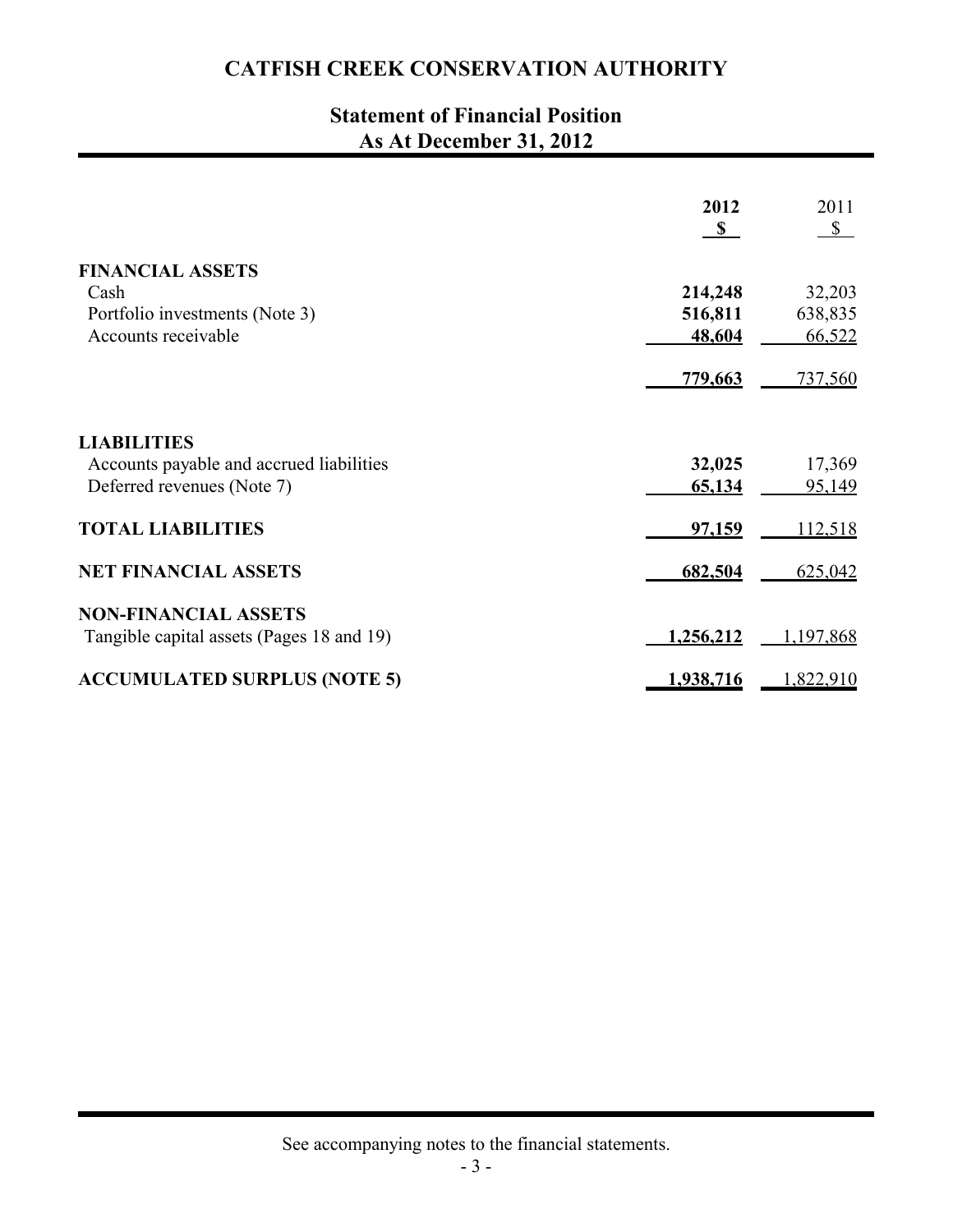# **Statement of Operations Year Ended December 31, 2012**

|                                                 | 2012<br><b>Budget</b> | 2012<br><b>Actual</b> | 2011<br>Actual |
|-------------------------------------------------|-----------------------|-----------------------|----------------|
|                                                 | $\mathbb{S}$          | $\mathbf{s}$          | $S_{-}$        |
| <b>REVENUES</b>                                 |                       |                       |                |
| Camping and day use                             | 453,316               | 474,858               | 452,786        |
| Municipal levies (Note 6)                       | 230,004               | 230,133               | 230,849        |
| Other provincial grants                         | 92,587                | 105,810               | 147,635        |
| Ministry of Natural Resource grants             | 79,835                | 79,835                | 79,835         |
| Other                                           | 77,483                | 62,642                | 53,343         |
| Tree planting                                   | 73,667                | 61,812                | 63,270         |
| Donations and sponsorships                      | 62,650                | 152,441               | 33,126         |
| Federal grants                                  | 33,483                | 32,484                | 3,516          |
| Ontario and Federal works programs              |                       | 16,851                | 19,017         |
| Interest                                        | 7,000                 | 4,320                 | 7,706          |
|                                                 | 1,110,025             | 1,221,186             | 1,091,083      |
| <b>EXPENDITURES</b>                             |                       |                       |                |
| Camping and day use (Page 16)                   | 450,367               | 427,933               | 438,806        |
| Program expenditures (Page 15)                  | 455,375               | 402,655               | 451,037        |
| Administration (Page 17)                        | 164,741               | 146,968               | 140,878        |
| Special projects, surveys and studies (Page 16) | 150,068               | 79,003                | 77,509         |
| Amortization (Page 18 and 19)                   |                       | 38,379                | 34,263         |
| Motor Pool (Page 16)                            | 15,300                | 9,636                 | 5,449          |
| Acquisition of small tools and equipment        |                       | 806                   | 5,996          |
|                                                 | 1,235,851             | 1,105,380             | 1,153,938      |
| <b>SURPLUS (DEFICIT) FOR THE YEAR</b>           | (125, 826)            | 115,806               | (62, 855)      |

See accompanying notes to the financial statements.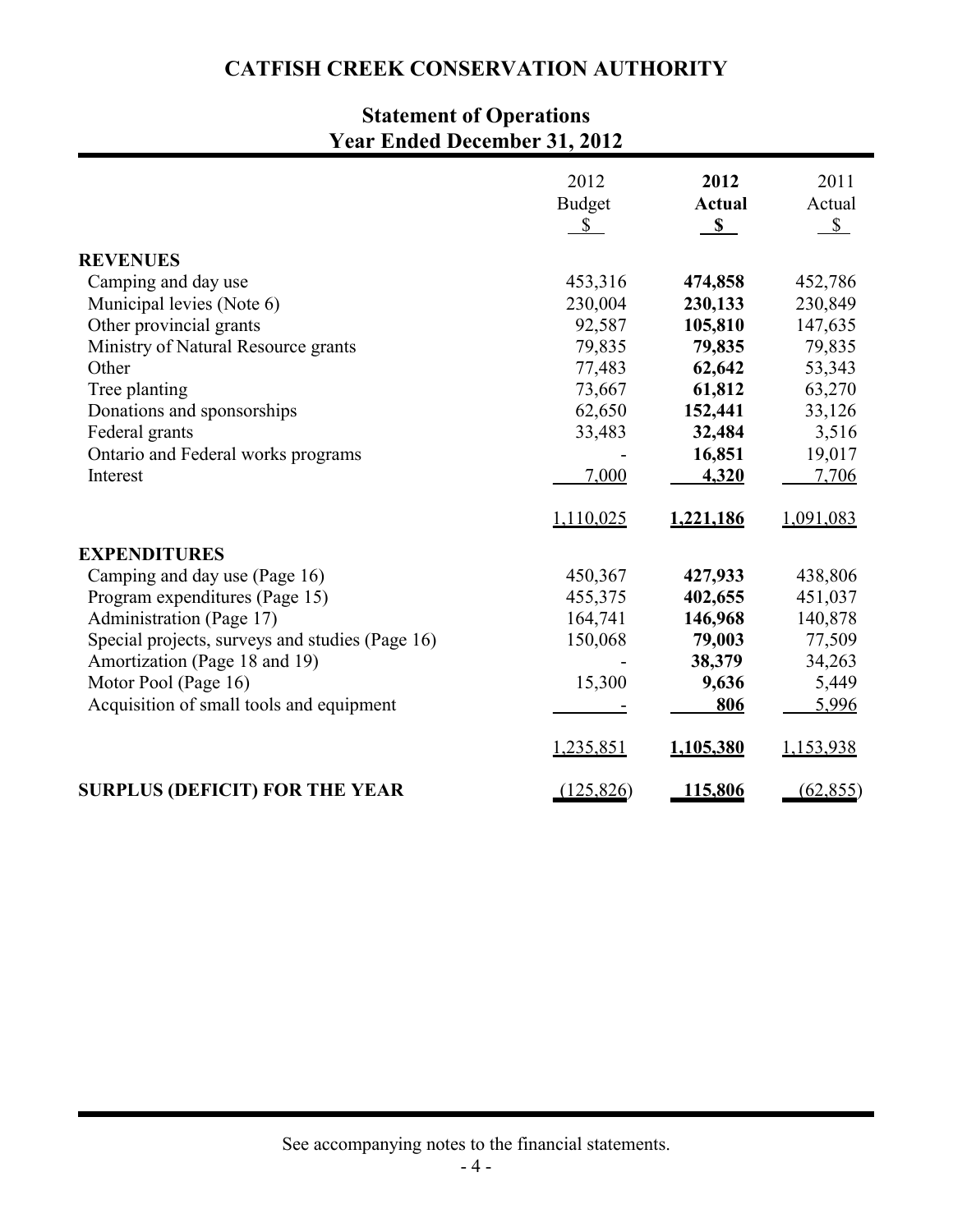# **Statement of Accumulated Surplus Year Ended December 31, 2012**

|                                   | 2012           | 2011<br>$\mathbb{S}$ |
|-----------------------------------|----------------|----------------------|
| <b>BALANCE, BEGINNING OF YEAR</b> | 1,822,910      | 1,885,765            |
| Surplus (deficit) for the year    | <u>115,806</u> | (62, 855)            |
| <b>BALANCE, END OF YEAR</b>       | 1,938,716      | 1,822,910            |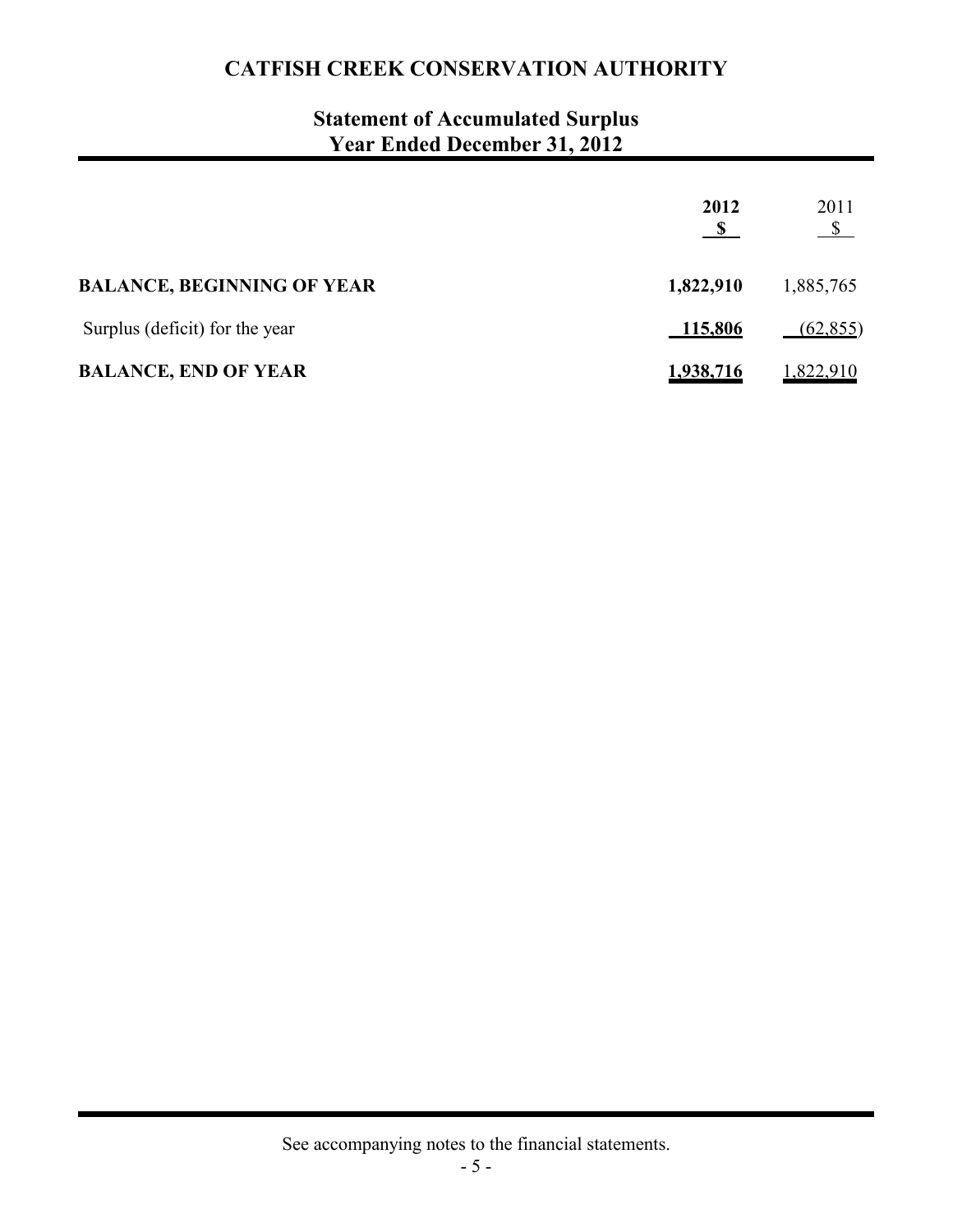## **Statement of Cash Flows Year Ended December 31, 2012**

|                                                                                                        | 2012<br>$\mathbf{s}$              | 2011<br>$\mathbb{S}$              |
|--------------------------------------------------------------------------------------------------------|-----------------------------------|-----------------------------------|
| <b>CASH FLOWS FROM OPERATING ACTIVITIES</b><br>Cash receipts<br>Cash expenditures<br>Interest received | 1,204,768<br>(1,052,344)<br>4,320 | 1,082,640<br>(1,167,095)<br>7,706 |
| Cash flows from (used in) operating activities                                                         | 156,744                           | (76, 749)                         |
| <b>CASH FLOWS FROM INVESTING ACTIVITIES</b><br>Additions to tangible capital assets                    | (96, 723)                         |                                   |
| Cash flows (used in) investing activities                                                              | (96, 723)                         |                                   |
| NET INCREASE (DECREASE) IN CASH DURING THE YEAR                                                        | 60,021                            | (76, 749)                         |
| <b>CASH, BEGINNING OF YEAR</b>                                                                         | 671,038                           | 747,787                           |
| <b>CASH, END OF YEAR</b>                                                                               | 731,059                           | 671,038                           |
| <b>CASH IS COMPRISED OF:</b><br>Cash<br>Portfolio investments                                          | 214,248                           | 32,203                            |
|                                                                                                        | 516,811<br>731,059                | 638,835<br>671,038                |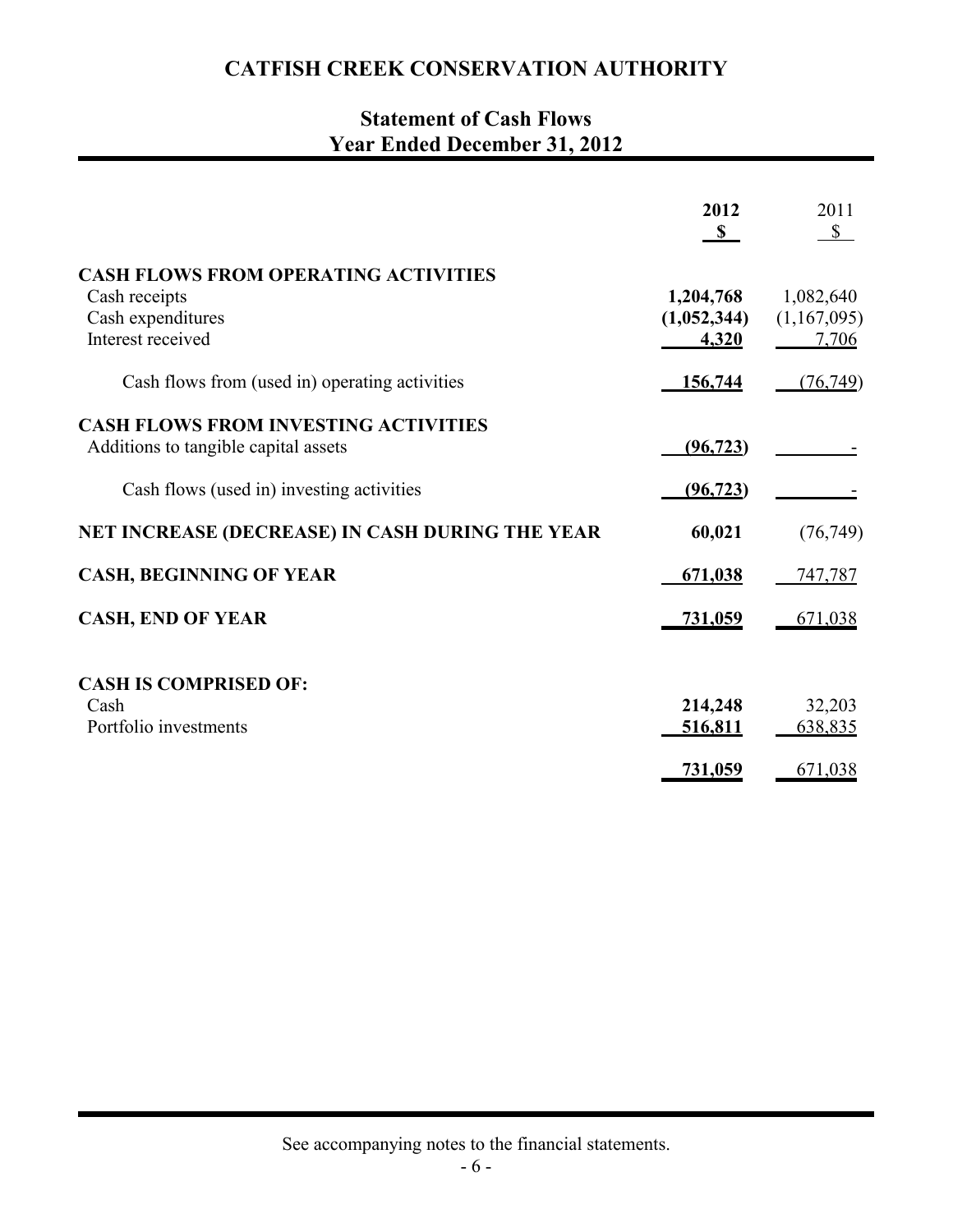# **Statement of Change in Net Financial Assets Year Ended December 31, 2012**

|                                                                                                                                                          | 2012<br>$\mathbf{s}$ | 2011<br>- S                  |
|----------------------------------------------------------------------------------------------------------------------------------------------------------|----------------------|------------------------------|
| <b>ANNUAL SURPLUS (DEFICIT)</b>                                                                                                                          | 115,806              | (62, 855)                    |
| Amortization of tangible capital assets<br>Government assistance received on tangible capital assets (Note 10)<br>Acquisition of tangible capital assets | 38,379<br>(96, 723)  | 34,263<br>16,296<br>(16,296) |
| <b>INCREASE (DECREASE) IN NET FINANCIAL ASSETS</b>                                                                                                       | 57,462               | (28, 592)                    |
| NET FINANCIAL ASSETS, BEGINNING OF YEAR                                                                                                                  | 625,042              | 653,634                      |
| <b>NET FINANCIAL ASSETS, END OF YEAR</b>                                                                                                                 | 682,504              | 625,042                      |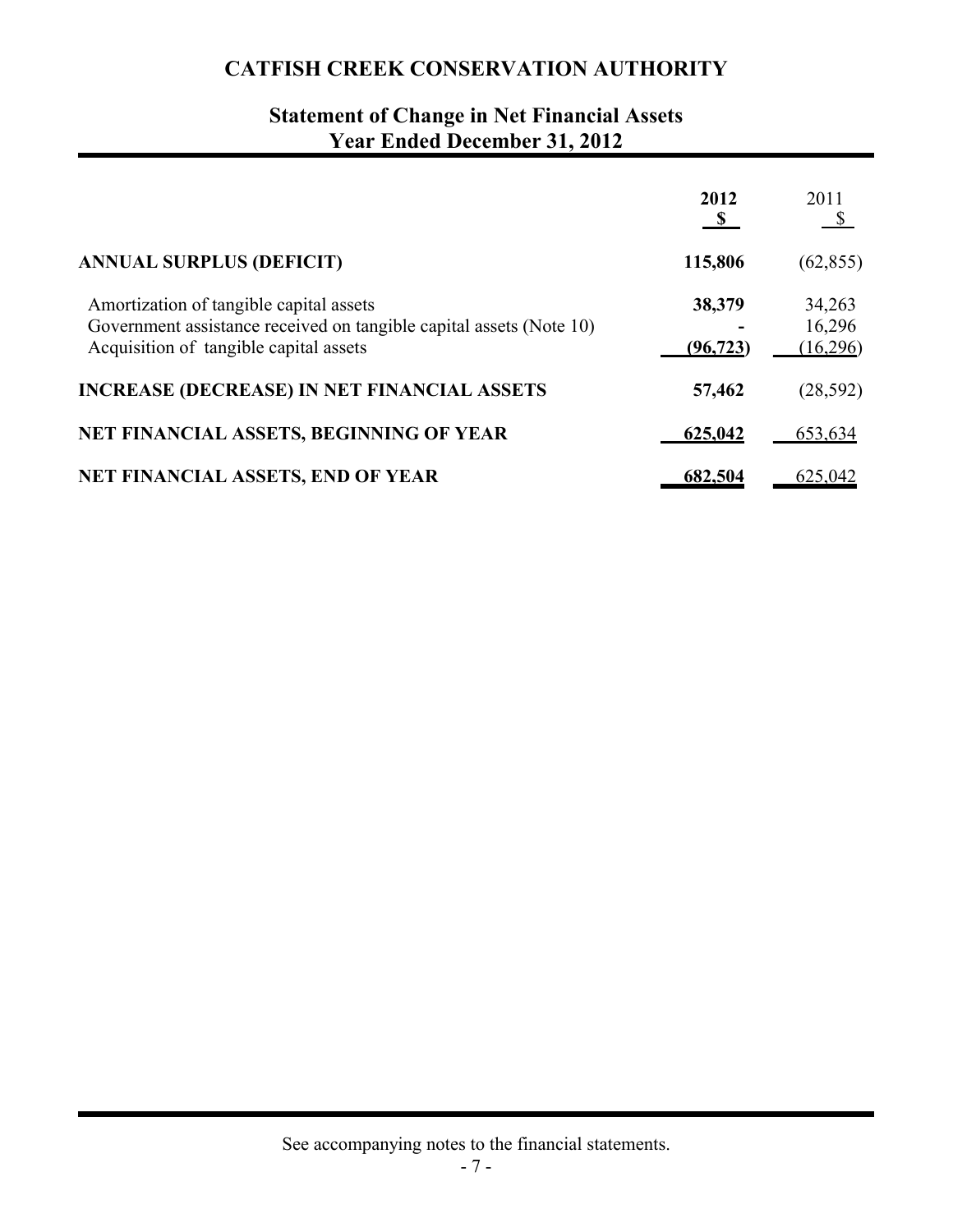### **Notes to the Financial Statements Year Ended December 31, 2012**

### **1. PURPOSE OF THE ORGANIZATION**

The Catfish Creek Conservation Authority (the "CCCA") is established under the Conservation Authorities Act of Ontario to further the conservation, restoration, development and management of natural resources, other than gas, oil, coal and minerals, for the watershed within its jurisdiction. CCCA's jurisdiction includes areas in the City of St. Thomas, the Municipality of Central Elgin, the Town of Aylmer, the Township of South-West Oxford and the Township of Malahide.

### **2. SUMMARY OF SIGNIFICANT ACCOUNTING POLICIES**

The financial statements of CCCA are prepared by management in accordance with Canadian generally accepted accounting principles for organizations operating in the local government sector as recommended by the Public Sector Accounting Board of the Canadian Institute of Chartered Accountants. Significant aspects of the accounting policies adopted by CCCA are as follows:

#### Basis of Accounting

Revenue and expenditures are recorded on the accrual basis, whereby they are reflected in the accounts in the year in which they have been earned and incurred, respectively, whether or not such transactions have been settle by the receipt or payment of money.

#### Accounting Estimates

The preparation of any financial statement under Canadian accounting standards for public sector entities requires management to make estimates and assumptions that affect the reported amounts of assets and liabilities and disclosure of contingent assets and liabilities at the date of the financial statements and the reported amounts of revenue and expenditure during the year and as a result actual amounts could differ from those estimated. The CCCA made no significant estimates that would require additional disclosure in the year.

#### Portfolio Investments

The investments have been recorded at fair market value.

#### Revenue Recognition

Municipal levy revenue is recognized in full once the Municipalities approve the levied amount.

Campground rental revenue is recognized when the campsite is used. For seasonal campground rentals the revenue is recognized over the camping season to which it relates.

Grant revenue is recognized during the period in which the corresponding expense is incurred.

Donation and sponsorship revenue is recognized when the money is received.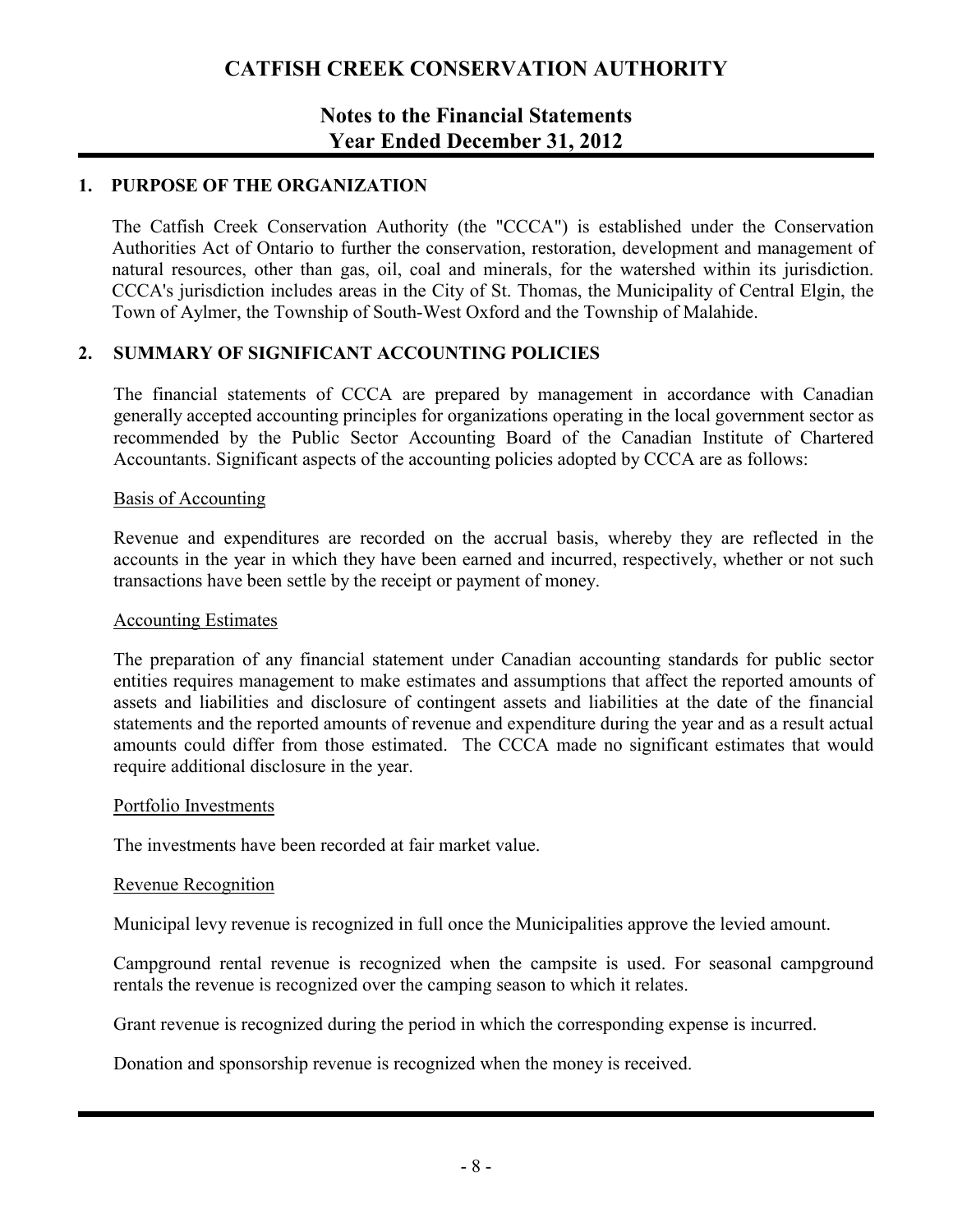### **Notes to the Financial Statements Year Ended December 31, 2012**

### **2. SUMMARY OF SIGNIFICANT ACCOUNTING POLICIES (CONTINUED)**

#### Deferred revenue

CCCA receives certain amounts, principally from other public sector bodies, which may only be used in the conduct of certain programs or completion of specific work. These amounts are carried as deferred and recognized as revenue in the year the related expenditures are incurred or services performed.

Amounts are also received from seasonal campers for the forthcoming camping season. All amounts received from campers as down payments on the forthcoming season are deferred and brought into income over the forthcoming season.

#### Classification of Expenditures

Expenditures are reported in four main categories, which follow the classifications set up by the Ministry of Natural Resources for program grants. By following these guidelines, there will be consistency of reporting by the 38 Conservation Authorities in Ontario. These are further explained as follows:

General administration expenditures include those associated with head office functions other than technical staff and associated programs.

Water and related land management expenditures include program administration, capital works for water related projects along with associated programs such as floodplain regulations, conservation services, dam operation and maintenance.

Conservation and recreation land management expenditures include capital works for recreation related projects along with associated programs such as wildlife conservation services.

Other operational expenditures include conservation areas, special employment projects, vehicles and equipment operations.

#### Tangible capital assets

Tangible capital assets are recorded at cost which includes all amounts that are directly attributable to acquisition, construction, development or betterment of the asset. The cost, less residual value of the tangible capital asset, is amortized on a straight-line basis over its estimated useful life as follows:

| <b>Buildings</b>                              | 50 years  |
|-----------------------------------------------|-----------|
| Dams                                          | 100 years |
| Bridges, boardwalks and other wood structures | 30 years  |
| Water services and wells                      | 50 years  |
| Equipment                                     | 30 years  |
| Vehicles                                      | 8 years   |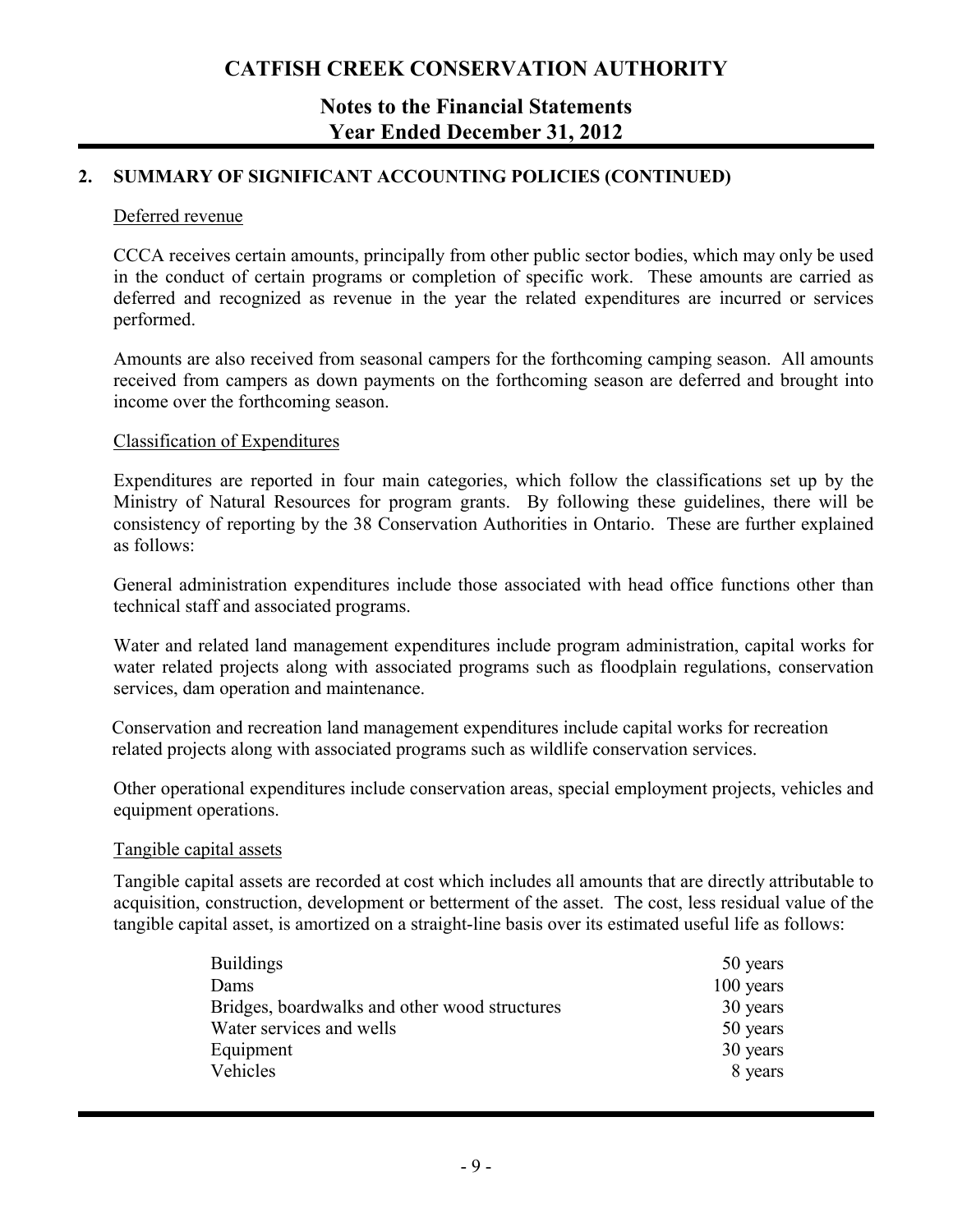### **Notes to the Financial Statements Year Ended December 31, 2012**

### **2. SUMMARY OF SIGNIFICANT ACCOUNTING POLICIES (CONTINUED)**

### Tangible capital assets - continued

One half of the annual amortization is charged in the year of acquisition and in the year of disposal. Assets under construction are not amortized until the asset is available for productive use.

### Contributions of tangible capital assets

Tangible capital assets received as contributions are recorded at their fair value at the date of receipt and also are recorded as revenue.

### Non-financial assets

Non-financial assets are not available to discharge existing liabilities and are held for use in the provision of services. They have useful lives extending beyond the current year and are not intended for sale in the ordinary course of operations. The change in non-financial assets during the year, together with the annual surplus or deficit, provides the Change in Net Financial Assets for the year.

### **3. PORTFOLIO INVESTMENTS**

|                                            | 2012<br>- \$ | 2011<br>-S |
|--------------------------------------------|--------------|------------|
| Mutual funds                               | 4,804        | 4,772      |
| Guaranteed Investment Certificate          | 512,007      | 508,439    |
| Guaranteed Investment Certificate, matured |              | 125,624    |
|                                            | 516,811      | 638,835    |

The mutual fund investment consists of a CIBC Canadian T-bill fund and can be redeemed at any time.

The guaranteed investment certificate bears interest at a rate of 1.3% (2011 - 0.7%) and matures on March 12, 2013.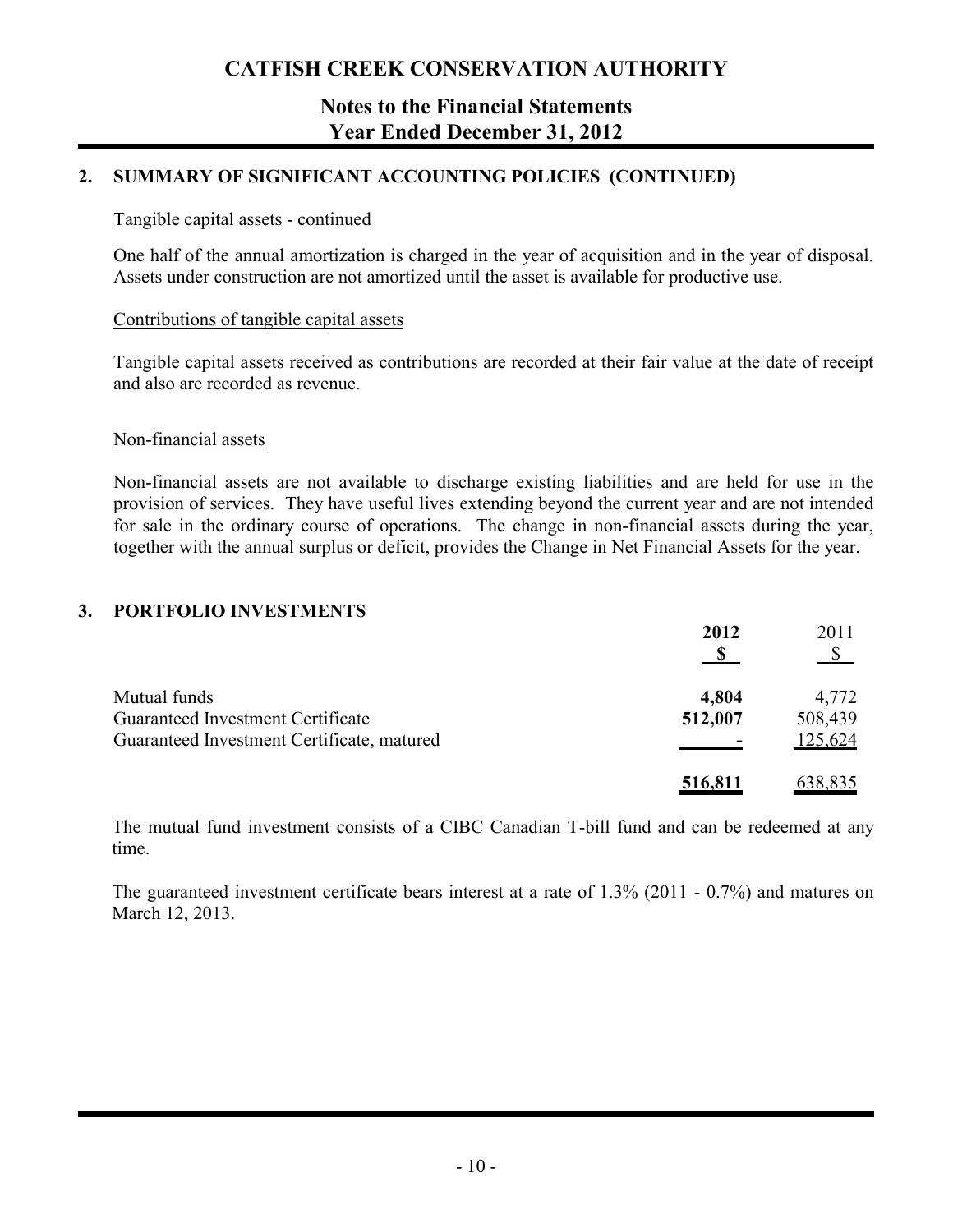### **Notes to the Financial Statements Year Ended December 31, 2012**

### **4. RESERVES**

CCCA has established a number of internal reserves in order to ensure that funds are available to support future activities. The following reserves have been established:

#### Operational Reserve

The purpose of the operational reserve is to use any accumulated funds for the payment of expenditures that are not covered by government funding.

#### Capital Acquisition Reserve

This fund has been established to support the acquisition of various tangible capital assets as they become due for replacement.

#### Special Programs Reserve

This fund has been established to support funds designated by donors for special conservation projects to be carried out in the watershed.

#### Land Acquisition and Development Reserve

This fund has been established to support the acquisition of environmentally significant properties that would further the objectives of the Catfish Creek Conservation Authority

The reserve fund transfers for the year are outlined in the Schedule of Internal Reserves on page 14 of the financial statements.

#### **5. ACCUMULATED SURPLUS**

The accumulated surplus balance is comprised of general fund, balances in reserves and investment in tangible capital assets and is made up as follows:

|                                          | 2012<br>$\mathbf{s}$ | 2011<br>\$      |
|------------------------------------------|----------------------|-----------------|
| General fund                             | 545                  |                 |
| Reserves and reserve funds:              |                      |                 |
| Operational reserve                      | 191,941              | 176,291         |
| Capital acquisition reserve              | 80,533               | 75,733          |
| Special programs reserve                 | 204,676              | 181,106         |
| Land acquisition and development reserve | 204,809              | <u> 191,909</u> |
|                                          | 681,959              | 625,039         |
| Invested in tangible capital assets      | 1,256,212            | 1,197,868       |
|                                          | 1,938,716            | 1,822,910       |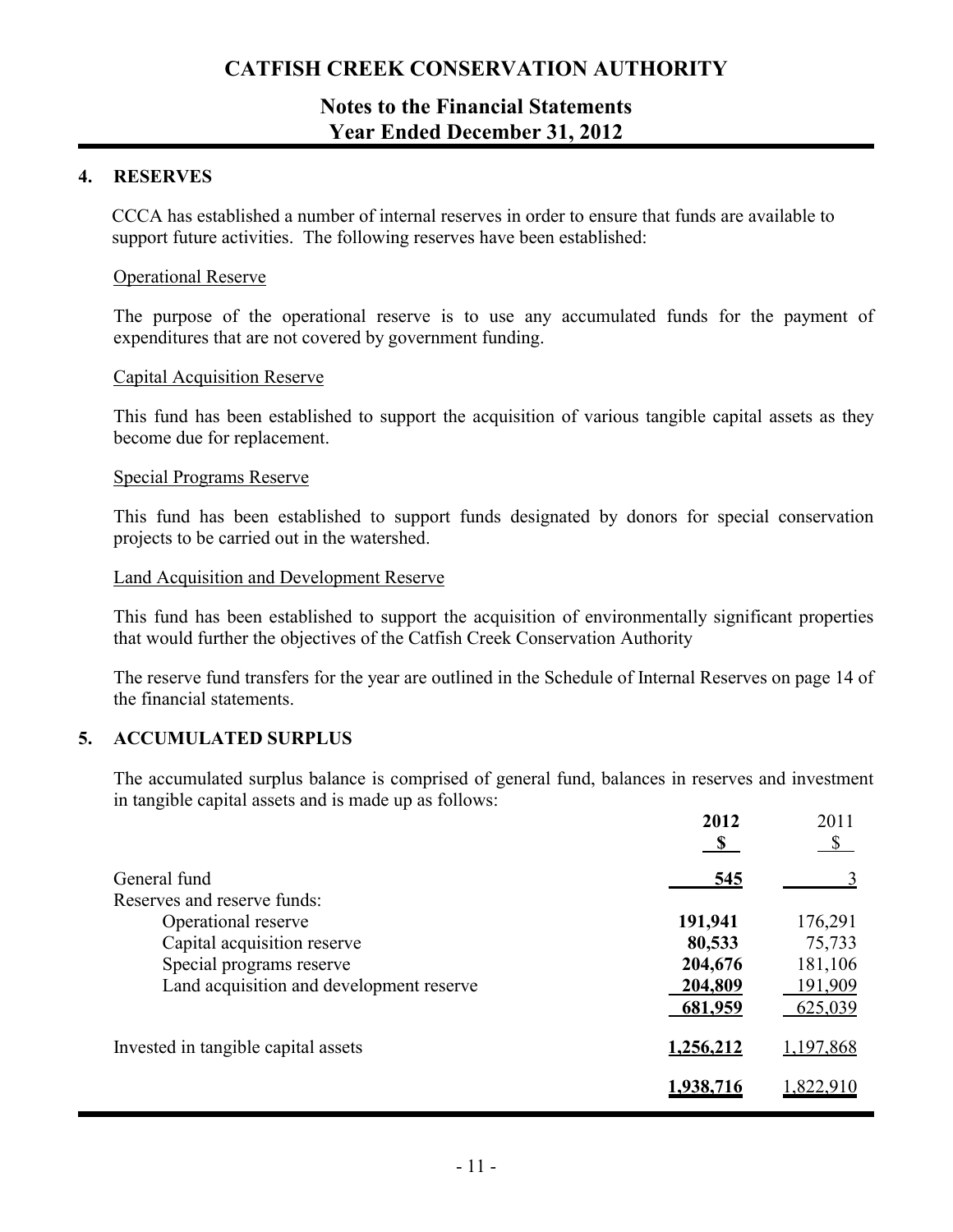## **Notes to the Financial Statements Year Ended December 31, 2012**

### **6. MUNICIPAL LEVIES**

The municipalities that participate as members of CCCA and their corresponding financial levies are as follows:

|                               | 2012       | 2011         |
|-------------------------------|------------|--------------|
|                               | $\sqrt{S}$ | $\mathbb{S}$ |
| Township of Malahide          | 93,014     | 96,994       |
| Town of Aylmer                | 58,845     | 57,245       |
| Municipality of Central Elgin | 57,937     | 56,758       |
| City of St. Thomas            | 13,565     | 13,111       |
| Township of South-West Oxford | 6,772      | 6,741        |
|                               | 230,133    | 230,849      |

The municipal levy for the Township of Malahide noted above includes a special levy of \$20,396 (2011 - \$27,000) related to the ice management program in Port Bruce.

### **7. DEFERRED REVENUES**

|                                    | 2012             | 2011             |
|------------------------------------|------------------|------------------|
| Camping revenues<br>Grant revenues | 54,262<br>10,872 | 43,509<br>51,640 |
|                                    | <u>65,134</u>    | <u>95,149</u>    |

### **8. DONATED SERVICES**

Community members have volunteered their time and work to CCCA. Since these services are not normally purchased and because of the difficulty of determining their fair value, donated services are not recognized in these statements.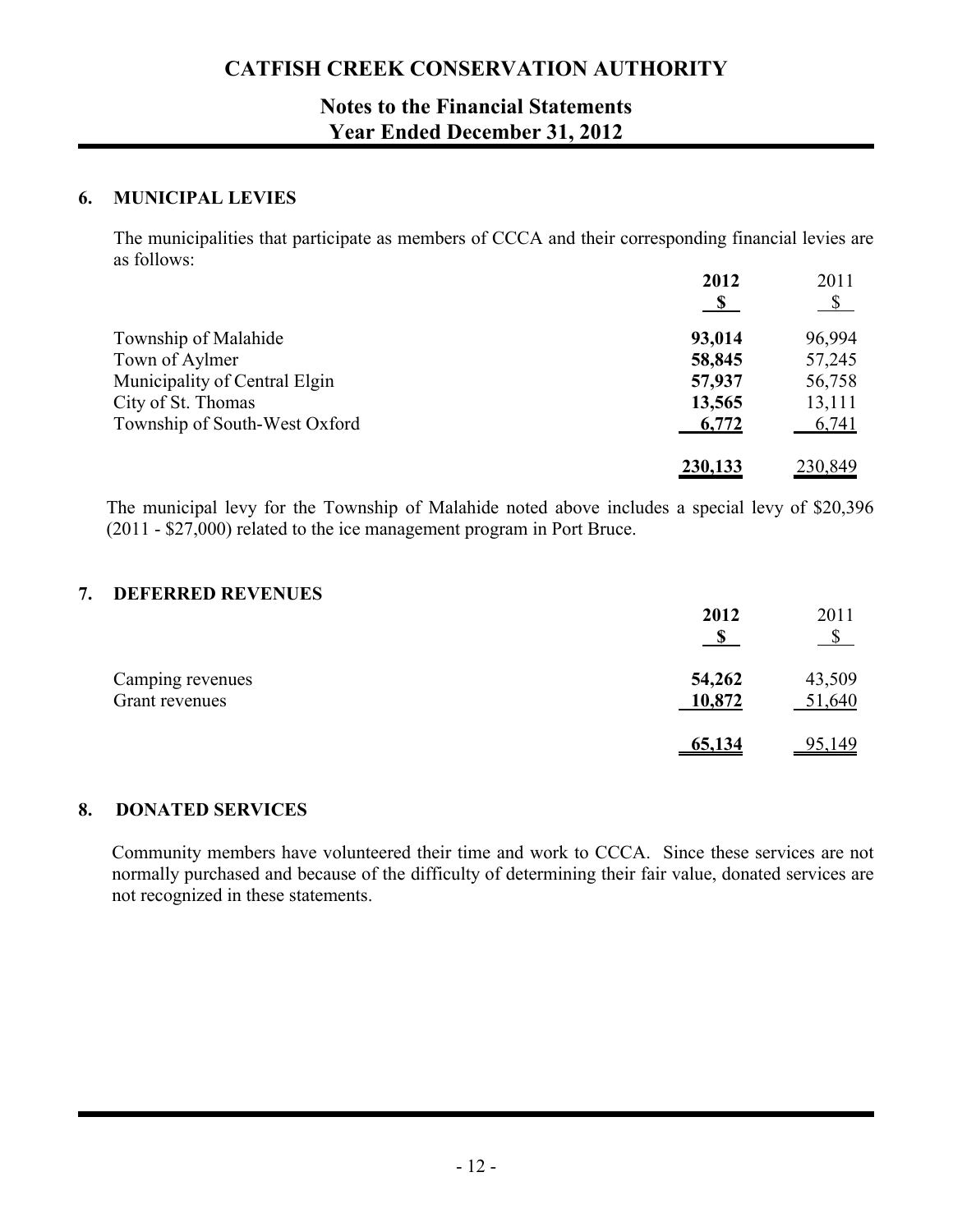### **Notes to the Financial Statements Year Ended December 31, 2012**

### **9. ECONOMIC DEPENDENCE**

CCCA receives a substantial portion of its revenue from government grants and municipal levies. In 2012 these grants and levies accounted for approximately 38% of revenues (2011 - 44%).

### **10. GOVERNMENT ASSISTANCE**

During the year, CCCA received government assistance totaling \$NIL (2011 - \$16,296) toward the purchase of tangible capital assets. This assistance had been recorded as a reduction to the capital cost of the assets purchased.

### **11. PENSION PLAN**

CCCA has established a Group RRSP plan for all regular full-time employees. Under the terms of the plan, CCCA and the employee are required to make contributions equivalent to 5% of the employee's gross salary.

### **12. BUDGETED AMOUNTS**

The 2012 budget figures included in these financial statements are unaudited and represent the budget approved by the CCCA board.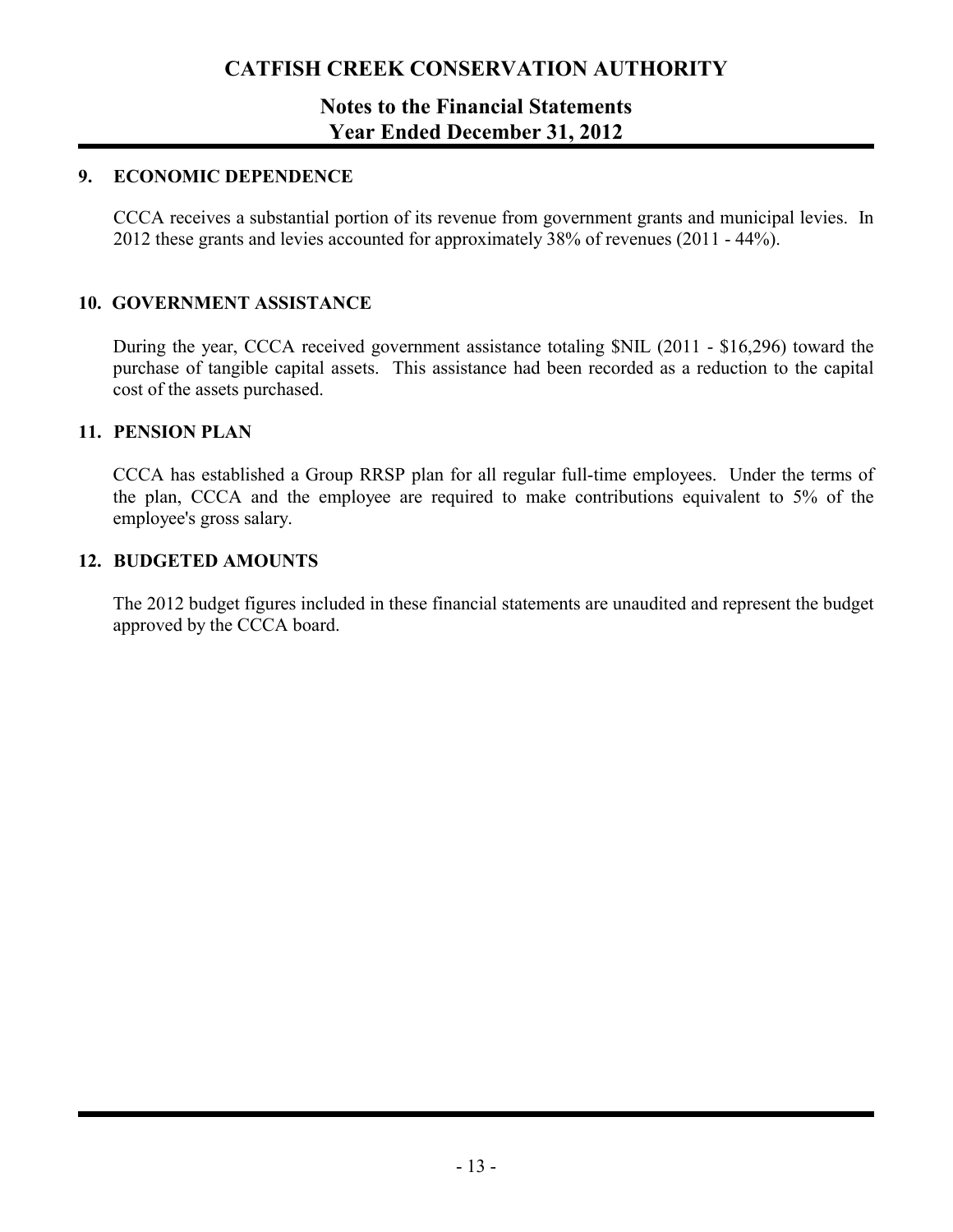# **Schedule of Internal Reserves Year Ended December 31, 2012**

| <b>Operational Reserve</b>                                                        |                        |                      |
|-----------------------------------------------------------------------------------|------------------------|----------------------|
|                                                                                   | 2012<br>$\mathbf{s}$   | 2011<br>$\mathbb{S}$ |
| <b>BALANCE, BEGINNING OF YEAR</b>                                                 | 176,291                | 186,542              |
| Transfer from (to) operating surplus<br>Transfer (to) capital acquisition reserve | 56,920<br>(4,800)      | (7,277)<br>(13, 492) |
| Transfer from (to) special programs reserve                                       | (23,570)               | 17,587               |
| Transfer (to) land acquisition and development reserve                            | (12,900)               | (7,069)              |
| <b>BALANCE, END OF YEAR</b>                                                       | <u>191,941</u>         | 176,291              |
| <b>Capital Acquisition Reserve</b>                                                |                        |                      |
|                                                                                   | 2012<br>$\frac{\ }{s}$ | 2011                 |
| <b>BALANCE, BEGINNING OF YEAR</b>                                                 | 75,733                 | $\frac{$}{62,241}$   |
| Transfer from operational reserve                                                 | 4,800                  | 13,492               |
| <b>BALANCE, END OF YEAR</b>                                                       | <u>80,533</u>          | <u>75,733</u>        |
| <b>Special Programs Reserve</b>                                                   |                        |                      |
|                                                                                   | 2012<br>$\mathbf{s}$   | 2011<br>$\sqrt{s}$   |
| <b>BALANCE, BEGINNING OF YEAR</b>                                                 | 181,106                | 198,693              |
| Transfer from operational reserve                                                 | $-23,570$              | (17,587)             |
| <b>BALANCE, END OF YEAR</b>                                                       | <u>204,676</u>         | 181,106              |
| <b>Land Acquisition and Development Reserve</b>                                   |                        |                      |
|                                                                                   | 2012<br>$\mathbf{s}$   | 2011<br>\$           |
| <b>BALANCE, BEGINNING OF YEAR</b>                                                 | 191,909                | 184,840              |
| Transfer from (to) operational reserve                                            | 12,900                 | 7,069                |
| <b>BALANCE, END OF YEAR</b>                                                       | 204,809                | 191,909              |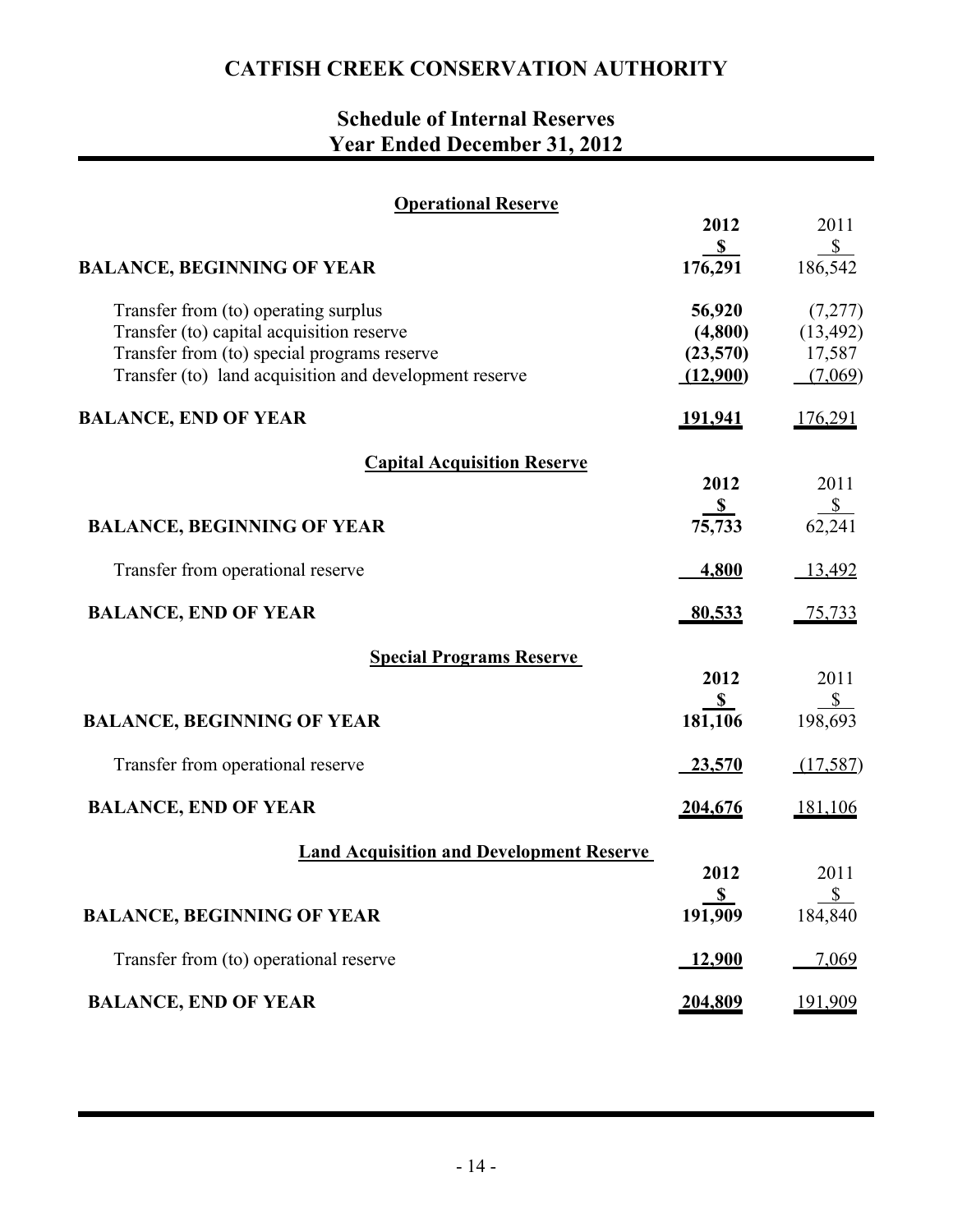# **Schedule of Program Expenditures Year Ended December 31, 2012**

|                                        | 2012<br><b>Budget</b><br>$\mathbb{S}$ | 2012<br><b>Actual</b><br>$\mathbf S$ | 2011<br>Actual<br>$\mathbb{S}$ |
|----------------------------------------|---------------------------------------|--------------------------------------|--------------------------------|
| <b>PROGRAM EXPENDITURES</b>            |                                       |                                      |                                |
| Flood forecast and warning             | 139,093                               | 130,416                              | 133,795                        |
| Tree planting                          | 73,667                                | 57,489                               | 67,109                         |
| Water management programs              | 63,908                                | 55,783                               | 56,123                         |
| Ice management                         | 35,269                                | 34,509                               | 68,585                         |
| Plan input                             | 32,105                                | 26,576                               | 28,802                         |
| Watershed stewardship                  | 12,500                                | 23,184                               | 11,826                         |
| Conservation information and education | 39,640                                | 23,125                               | 25,071                         |
| Watershed planning                     | 13,664                                | 15,972                               | 12,955                         |
| Flood control structures               | 17,686                                | 14,421                               | 28,065                         |
| Woodlot management                     | 10,494                                | 8,061                                | 7,395                          |
| <b>Technical studies</b>               | 8,349                                 | 6,787                                | 4,919                          |
| Fish and wildlife habitat              | 9,000                                 | 3,332                                | 3,002                          |
| Bad debts                              |                                       | 3,000                                | 3,390                          |
|                                        | 455,375                               | <u>402,655</u>                       | 451,037                        |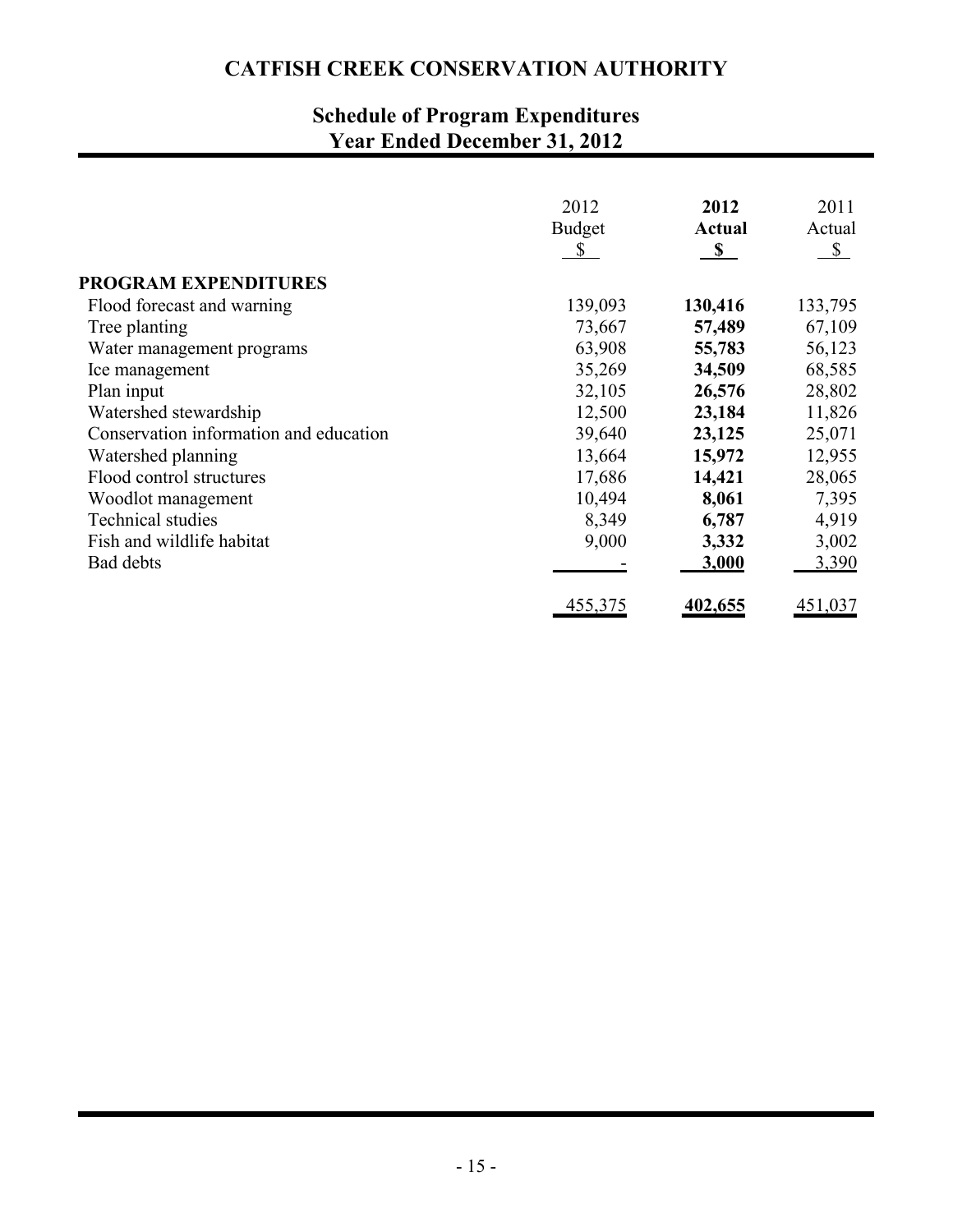# **Schedule of Other Expenditures Year Ended December 31, 2012**

### **Camping and Day Use**

|                                                                                                                                                  | 2012<br><b>Budget</b><br>$\mathbb{S}$  | 2012<br><b>Actual</b><br>$\sqrt{s}$    | 2011<br>Actual<br>$\sqrt{s}$          |  |  |  |  |  |  |
|--------------------------------------------------------------------------------------------------------------------------------------------------|----------------------------------------|----------------------------------------|---------------------------------------|--|--|--|--|--|--|
| Campground wages<br>Campground expenses<br>Utilities<br>Maple syrup program                                                                      | 232,441<br>125,310<br>39,500<br>53,116 | 214,929<br>104,769<br>59,509<br>48,726 | 227,501<br>93,971<br>55,239<br>62,095 |  |  |  |  |  |  |
|                                                                                                                                                  | 450,367                                | 427,933                                | 438,806                               |  |  |  |  |  |  |
| <b>Special Projects, Surveys and Studies</b>                                                                                                     |                                        |                                        |                                       |  |  |  |  |  |  |
|                                                                                                                                                  | 2012<br><b>Budget</b><br>$\mathbb{S}$  | 2012<br><b>Actual</b><br>$\sqrt{s}$    | 2011<br>Actual<br>$S_{-}$             |  |  |  |  |  |  |
| Special projects - other<br>Other conservation lands<br>Special projects - contract services<br>Special projects - Springwater Conservation Area | 82,692<br>26,741<br>11,625<br>29,010   | 35,645<br>31,850<br>10,214<br>1,294    | 36,385<br>22,257<br>12,936<br>5,931   |  |  |  |  |  |  |
|                                                                                                                                                  | 150,068                                | 79,003                                 | 77,509                                |  |  |  |  |  |  |
| <b>Motor Pool</b>                                                                                                                                |                                        |                                        |                                       |  |  |  |  |  |  |
|                                                                                                                                                  | 2012<br><b>Budget</b><br>\$            | 2012<br><b>Actual</b><br>S             | 2011<br>Actual<br>$S_{-}$             |  |  |  |  |  |  |
| Fuel<br>Maintenance and general repairs<br>Insurance and licences                                                                                | 21,500<br>23,500<br>6,300<br>51,300    | 17,921<br>12,905<br>6,105<br>36,931    | 20,023<br>14,075<br>5,957<br>40,055   |  |  |  |  |  |  |
| Less internal charges for usage                                                                                                                  | (36,000)                               | (27,295)                               | (34,606)                              |  |  |  |  |  |  |
|                                                                                                                                                  | <u>15,300</u>                          | 9,636                                  | 5,449                                 |  |  |  |  |  |  |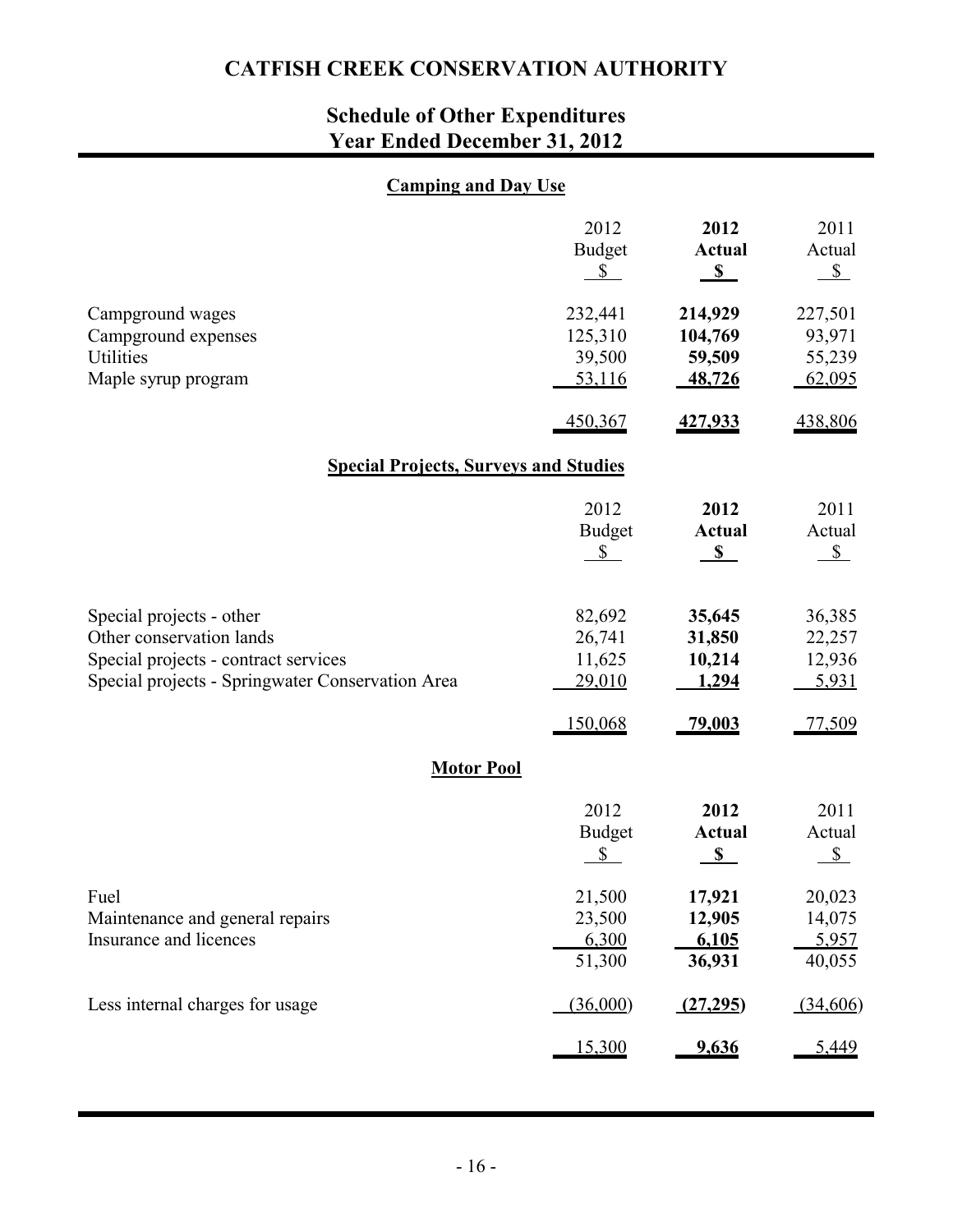## **Schedule of Administrative Expenditures Year Ended December 31, 2012**

|                                       | 2012          | 2012          | 2011         |
|---------------------------------------|---------------|---------------|--------------|
|                                       | <b>Budget</b> | <b>Actual</b> | Actual       |
|                                       | $\mathbb{S}$  | $\mathbf S$   | $\mathbb{S}$ |
| <b>WAGES AND BENEFITS</b>             | 68,176        | 68,176        | 65,368       |
| Administrative staff salaries         | 20,958        | 19,389        | 18,451       |
| <b>Employee benefits</b>              | 89,134        | 87,565        | 83,819       |
| <b>GENERAL EXPENSES</b>               | 14,785        | 14,785        | 13,389       |
| <b>Conservation Ontario Levy</b>      | 8,400         | 7,123         | 7,395        |
| Professional fees                     | 7,300         | 7,121         | 6,950        |
| Insurance and taxes                   | 4,000         | 3,005         | 2,052        |
| General expenses                      | 500           | <u>419</u>    | 442          |
| Bank charges and interest             | 34,985        | 32,453        | 30,228       |
| <b>RENT AND UTILITY SERVICES</b>      | 4,650         | 4,348         | 4,220        |
| Light, heat, power and water          | 8,500         | 3,070         | 2,321        |
| Office cleaning and maintenance       | 3,000         | 2,267         | 2,726        |
| Telephone                             | 16,150        | 9,685         | 9,267        |
| <b>TRAVEL EXPENSES AND ALLOWANCE</b>  | 8,087         | 5,943         | 5,657        |
| Members allowances and expenses       | 800           | 702           | 597          |
| Staff mileage and expenses            | 8,887         | 6,645         | 6,254        |
| <b>EQUIPMENT PURCHASES AND RENTAL</b> | 6,700         | 5,191         | 5,567        |
| Equipment purchase and rental         | 3,185         | 2,202         | 2,358        |
| Equipment maintenance                 | 9,885         | 7,393         | 7,925        |
| <b>MATERIAL AND SUPPLIES</b>          | 3,500         | 2,757         | 1,711        |
| Stationery and office supplies        | 2,200         | <b>470</b>    | 1,674        |
| Postage                               | 5,700         | 3,227         | 3,385        |
|                                       | 164,741       | 146,968       | 140,878      |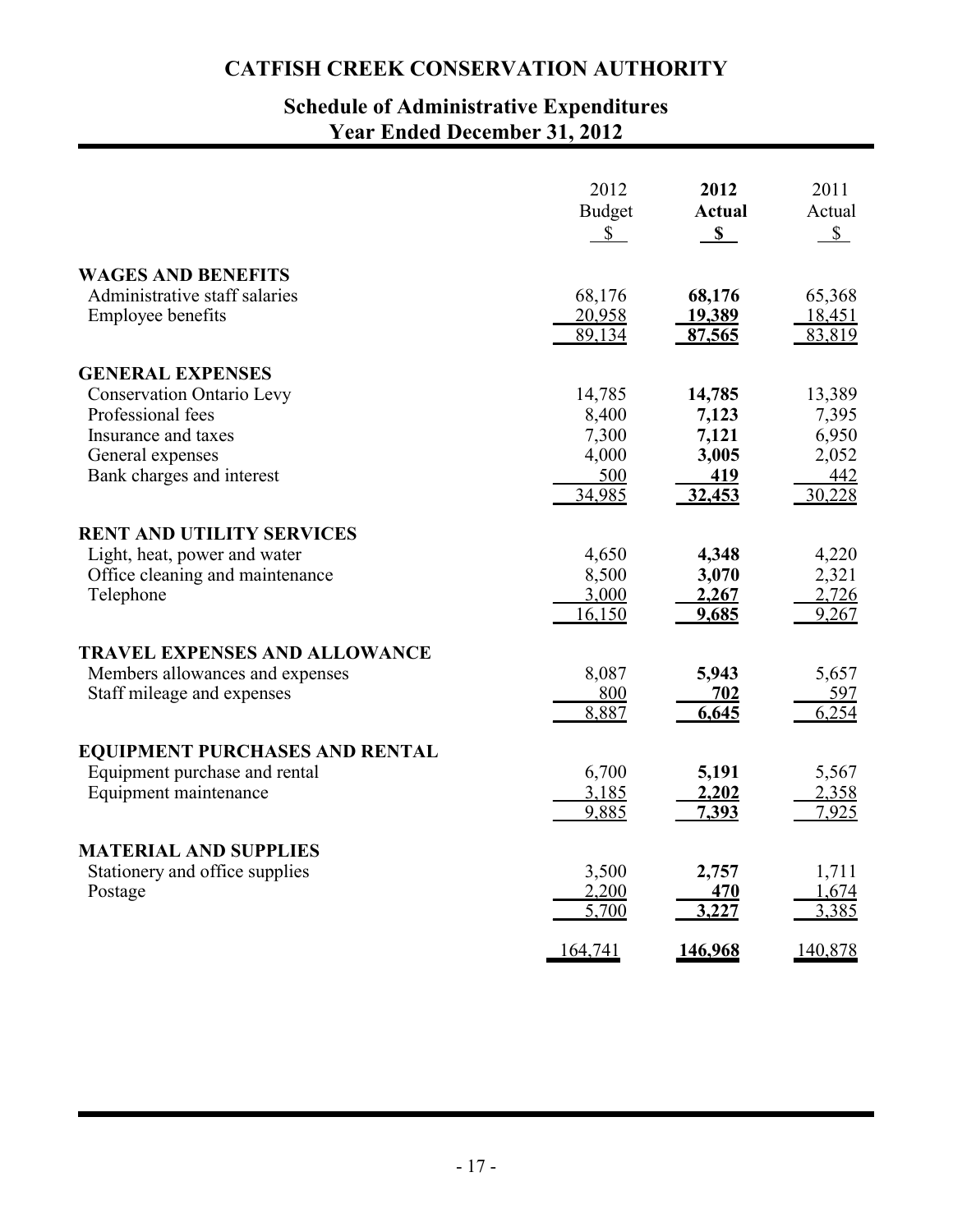## **CATFISH CREEK CONSERVATION AUTHORITY Schedule of Tangible Capital Assets Year Ended December 31, 2012**

|                                      | Opening<br>Historical<br>Cost<br>Balance<br>(Jan 1/12) | 2012<br>Acquisitions | 2012<br>Disposals | 2012<br>Write-Offs | Ending<br>Historical<br>Cost<br>Balance<br>(Dec $31/12$ ) | Opening<br>Accumulated<br>Amortization<br>Balance<br>(Jan 1/12) | 2012 | 2012<br>Disposals Amortization | 2012<br>Write-Offs       | Ending<br>Accumulated<br>Amortization<br>Balance<br>(Dec $31/12$ ) | Ending<br>Net<br>Book<br>Value<br>(Dec $31/12$ ) |
|--------------------------------------|--------------------------------------------------------|----------------------|-------------------|--------------------|-----------------------------------------------------------|-----------------------------------------------------------------|------|--------------------------------|--------------------------|--------------------------------------------------------------------|--------------------------------------------------|
| <b>ASSET TYPE</b>                    |                                                        |                      |                   |                    |                                                           |                                                                 |      |                                |                          |                                                                    |                                                  |
| <b>Infrastructure Related</b>        |                                                        |                      |                   |                    |                                                           |                                                                 |      |                                |                          |                                                                    |                                                  |
| Land                                 | 648,445                                                |                      |                   | $\sim$             | 648,445                                                   |                                                                 |      |                                |                          |                                                                    | 648,445                                          |
| <b>Buildings</b>                     | 451,462                                                |                      |                   | $\sim$             | 451,462                                                   | 212,556                                                         |      | 9,029                          | $\overline{\phantom{a}}$ | 221,585                                                            | 229,877                                          |
| Dams                                 | 200,246                                                |                      |                   | $\sim$             | 200,246                                                   | 86,721                                                          |      | 2,002                          |                          | 88,723                                                             | 111,523                                          |
| Bridges, boardwalks and              |                                                        |                      |                   |                    |                                                           |                                                                 |      |                                |                          |                                                                    |                                                  |
| other wood structures                | 72,570                                                 | 57,120               |                   | $\sim$             | 129,690                                                   | 43,510                                                          |      | 3,059                          | $\blacksquare$           | 46,569                                                             | 83,121                                           |
| Water services and wells             | 78,926                                                 |                      |                   |                    | 78,926                                                    | 20,629                                                          |      | 1,579                          |                          | 22,208                                                             | 56,718                                           |
|                                      | 1,451,649                                              | 57,120               |                   |                    | 1,508,769                                                 | 363,416                                                         |      | 15,669                         |                          | 379,085                                                            | 1,129,684                                        |
| <b>General Capital</b>               |                                                        |                      |                   |                    |                                                           |                                                                 |      |                                |                          |                                                                    |                                                  |
| Equipment                            | 66,239                                                 | 39,603               |                   | $\blacksquare$     | 105,842                                                   | 23,766                                                          |      | 2,868                          |                          | 26,634                                                             | 79,208                                           |
| Vehicles                             | 202,987                                                |                      |                   |                    | 202,987                                                   | 135,825                                                         |      | 19,842                         |                          | 155,667                                                            | 47,320                                           |
|                                      | 269,226                                                | 39,603               |                   |                    | 308,829                                                   | 159,591                                                         |      | 22,710                         |                          | 182,301                                                            | 126,528                                          |
| <b>Total Tangible Capital Assets</b> | 1,720,875                                              | 96,723               |                   |                    | 1,817,598                                                 | 523,007                                                         |      | 38,379                         |                          | 561,386                                                            | 1,256,212                                        |